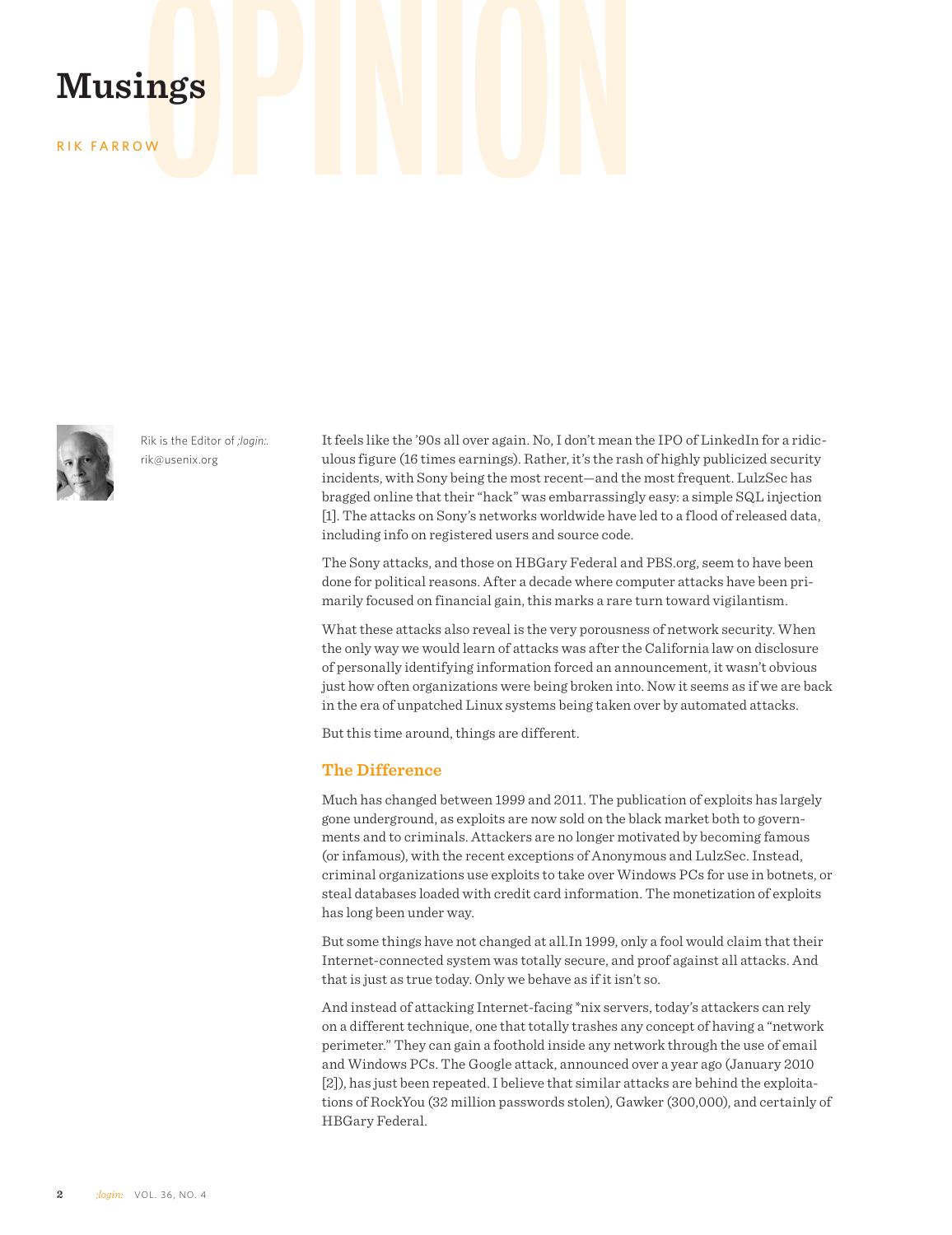This type of targeted attack requires some research on the attacker's part, to determine the subject line and content for an email message likely to make it pass spam filters and be opened by the intended victim. You can read more about an example of this particular attack in Ned Moran's article in this issue about the Advanced Persistent Threat. But it is not just APT that can take advantage of "spear phishing," sending email containing exploits to targeted individuals. Anyone willing to spend enough time to understand the targeted organization, perhaps by using LinkedIn to uncover links between individuals that could be used to fashion an effective email message, could successfully breach a network today.

The only effective defense against such attacks is either using the mail commandline program on a \*nix system without X Window to read email or keeping all critical assets on networks segregated from networks with GUI users. I don't believe for one minute that people are going to go command-line anytime soon, so it looks like we need to consider the alternative approach.

## **Assume the Worst**

Dominique Brezinski explained, in a private email, that he has had a lot of success with the following alternative approach (quoted with permission):

It is my opinion that in any computing environment with a non-trivial population you must assume some client devices and some user accounts are compromised. There are a couple advantages to making this assumption:

Your defensive strategy no longer makes a delineation between external and internal adversaries. It is only a single, easy hop from outside in. Just assume it happens. Tailor your defensive strategy around the insider problem.

Whether you own the client device or not makes little difference.

Dom's first point echoes what I have already written: assume the worst—your network has already been compromised. Even if it hasn't been (as unlikely as that is), assume it has. Then behave accordingly.

Much has been written about the insider threat (see, e.g., [3]), but Dom is thinking more tactically. Assume your attacker is an insider. How do you go about protecting your critical assets? Isolating them, using firewalls that separate out servers with critical information, is a good start. This is nothing new, as it was considered best practice in the '90s—even as it was usually ignored.

Just isolating servers with critical data is not enough. People still need access to those servers, as do applications. So you must limit that access carefully, both for applications and for users. Dom suggested that users who must have access use "authenticators that are unique per session" and so cannot be stolen or reused. And that users' access does not imply unlimited authorization: in other words, put a system in place that restricts access and logs all activities. It would have been nice if Sony had noticed that someone was downloading megabytes of source code. It would have been better if this had not even been possible. But at the very least, having a system in place that notices unusual activity and notifies someone is not just reasonable, it is a requirement for securing critical data.

Instead of just beating up on Sony, let's look at another example: WikiLeaks and the 251,287 diplomatic cables [4]. When I first learned of this immense treasure trove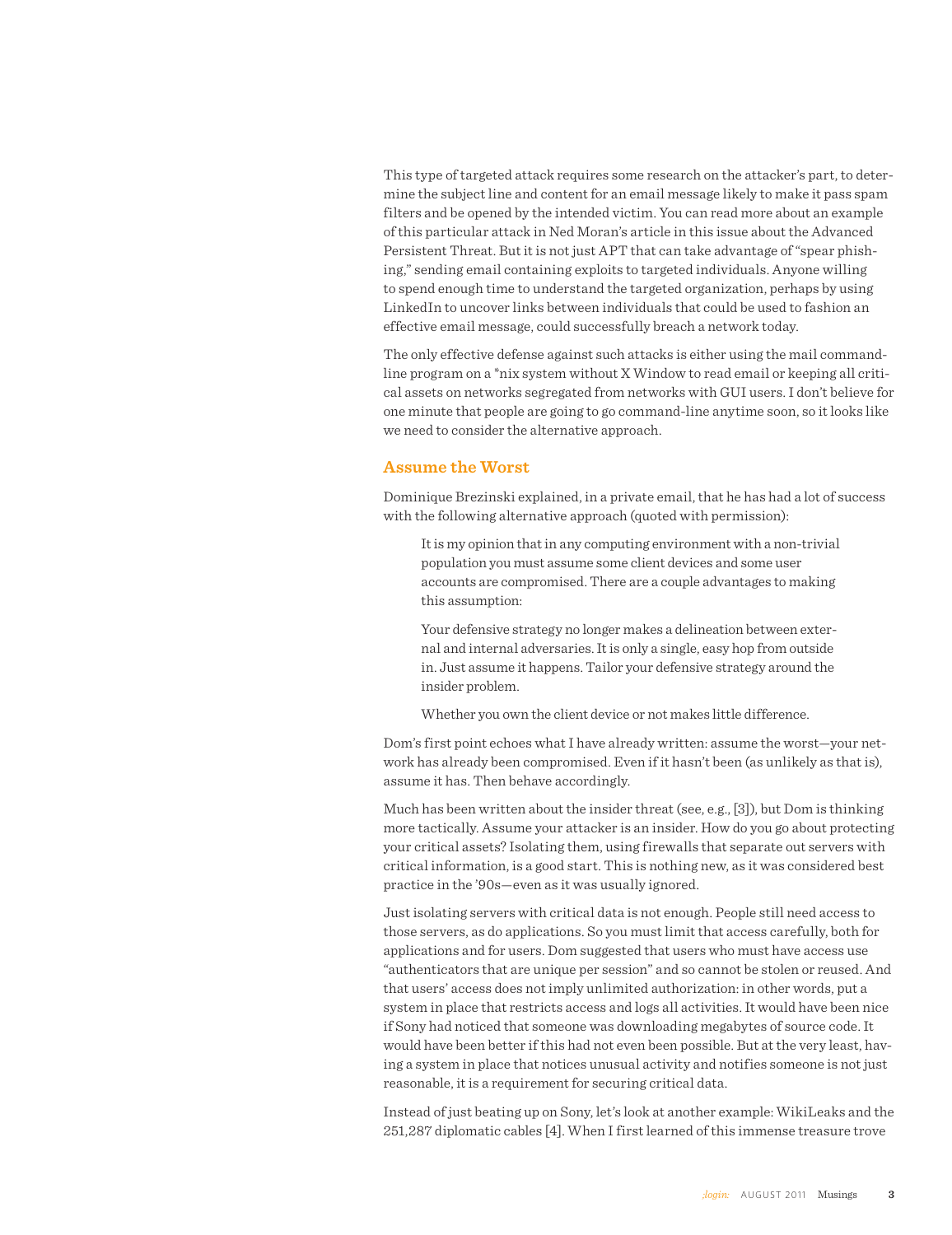of secret or sensitive information, allegedly leaked by a young soldier, I couldn't believe it. Why on earth would an intelligence officer stationed in Iraq have access to diplomatic cables? This sharing of data that doesn't seem as if it belongs on a soldier's laptop came about as a reaction to the lack of sharing of intelligence that may have contributed to the success of the attacks of 9/11. But suppose that a system was in place that detected the collection of this vast amount of data, including cables going back more than 45 years? If even a reasonable amount of monitoring of access was being performed, would this soldier have been able to collect so much information without being detected? Keep in mind that Bradley Manning is now in prison not because of a system that managed and logged access, but because he chatted online with Adrian Lamo.

To ground these ideas, let's imagine you have a database that serves information to customers using a Web front-end. And to make things interesting, let's also imagine that this database contains a customer's name, address, and credit card information. You want your customers to have a pleasant experience while using your system. You don't want them to be able to download the entire database of sensitive information, just their own information. This is what is meant by limiting authorization: the customer has access to her own information only. Additional controls would include isolating the database on its own network, and using firewalls to limit access to that database to only the Web server's application and to the people who must manage the database. You must also include controls that prevent the dbadmins (or an attacker who has taken over their desktops) from abusing their privileges. And that is the really difficult part.

When you consider that the database of information used to restore the cryptographic info for lost SecureID tokens was stolen from RSA, a security company, you can see that the concept of isolating critical assets, even when their compromise will lead to terrible results [5], is often ignored.

On the other hand, I hope it is useful to view your network of email and Web connected desktops as already compromised. If it isn't already, it soon will be. Keep your valuables someplace else. Please.

## **Spam Kings**

I don't spend all of my time lamenting the lack of real security or attending cool workshops like HotOS (see the reports in this issue). I sometimes get to read really interesting stories from researchers who have been doing tremendous work.

I interviewed Stefan Savage (UCSD) for this issue, and I can't say that it was hard work. Stefan is a great storyteller, and his story is a compelling one. Starting in 2006, Stefan, along with several other professors at UCSD, UCB, and ISI, began investigating spam. They started by looking at how spam is delivered, moved on to the botnets that deliver most spam, and, finally, studied the fulfillment side of spam. As we all know, if no one clicked on the links in spam and then actually bought something, spam would have vanished years ago. But spam is still a successful marketing tool.

Stefan tells us about how they got to the point where they were actually buying pharmaceuticals, fake Rolexes, and software by following spam links. This was the latest step in a long process, and the results were published in a paper [6] at the IEEE Symposium on Security and Privacy (Oakland) this summer. I enjoyed listening to Kirill Levchenko, in the crowded ballroom at the Claremont Resort,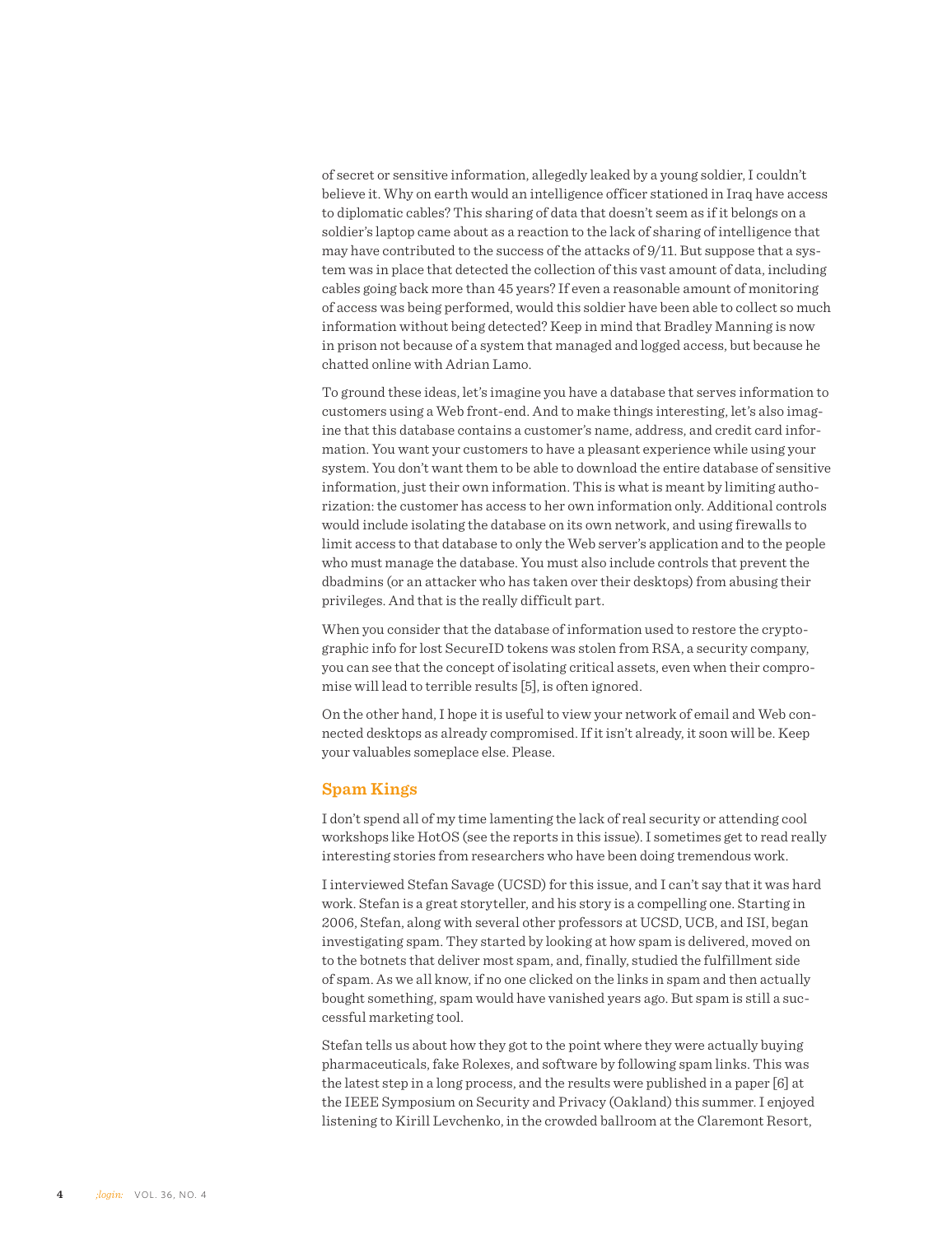explain how hard it was to get permission to actually buy spam-advertised goods, as this involved both using research funds (you want to do WHAT!?!) and tricky negotiations that made it possible to track the transactions via credit card companies. And this is just one of the stories Stefan has to tell. I also liked the one about how the FBI was about to arrest them at a USENIX workshop, but you should read this for yourself.

Stefan's interview also provides a clear window into successful research. Stefan and his associates followed paths that were not always successful. Sometimes he worried that his students (and other advisors' students) were wasting their time, only to be surprised by the results. And the results so far have been over 14 papers published, including three at USENIX Security '11 and one at CSET '11.

Ned Moran has written about APT, using a recent example of a spear phishing attack against US government employees. APT differs from attacks by Anonymous in that it requires teams of people ready to react to a successful penetration. The actual technology does not appear that exciting, although I believe the details of the remote access tool that Ned dissects will prove interesting to *;login:* readers.

Raphael Mudge has been working with the Metasploit penetration testing software to create his own front-end, Armitage, that makes it easier for a team to work together. Raphael's tool is designed for helping red teams practice attacks, and if you are interested in the attacker's perspective, I suggest you read his article.

Peter Gutmann has provided us with a short article about the problem with SSH key fingerprints. It is not that the fingerprints are useless, it is that they are both not used properly and too easily abused.

Ben Hindman and a long list of co-authors explain Mesos, a system that works with Hadoop and other frameworks, such as MPI, used for performing work in parallel on many systems. Mesos is itself a framework that improves the performance of parallel tasks by using dynamic partitioning of systems, instead of the static partitioning supported by Hadoop and MPI.

Tom Limoncelli and Doug Hughes, co-chairs of LISA '11, explain why they believe that DevOps, the chosen theme for LISA, is important. DevOps implies close collaboration between sysadmins and developers, which is how systems are being developed today.

David Blank-Edelman continues on the theme of Web frameworks with Mojolicious. Mojolicious is similar to Dancer, but only when you first encounter it. Mojolicious provides a stand-alone (no other modules required) and complete Perl-based Web framework, designed to make difficult things, such as managing sessions, simple.

Peter Galvin has renamed his column "Galvin's All Things Enterprise." Peter's first installment covers that buzziest of buzzwords, the cloud, but without getting lost in the clouds. Peter defines cloud computing from an IT perspective and explains why it is important.

Dave Josephsen strays away from monitoring to tell us about a project he has been working on for months. Dave shares with us descriptions of the shell-based batch processing system that replaced the hundreds of scripts he inherited when he started working as a sysadmin.